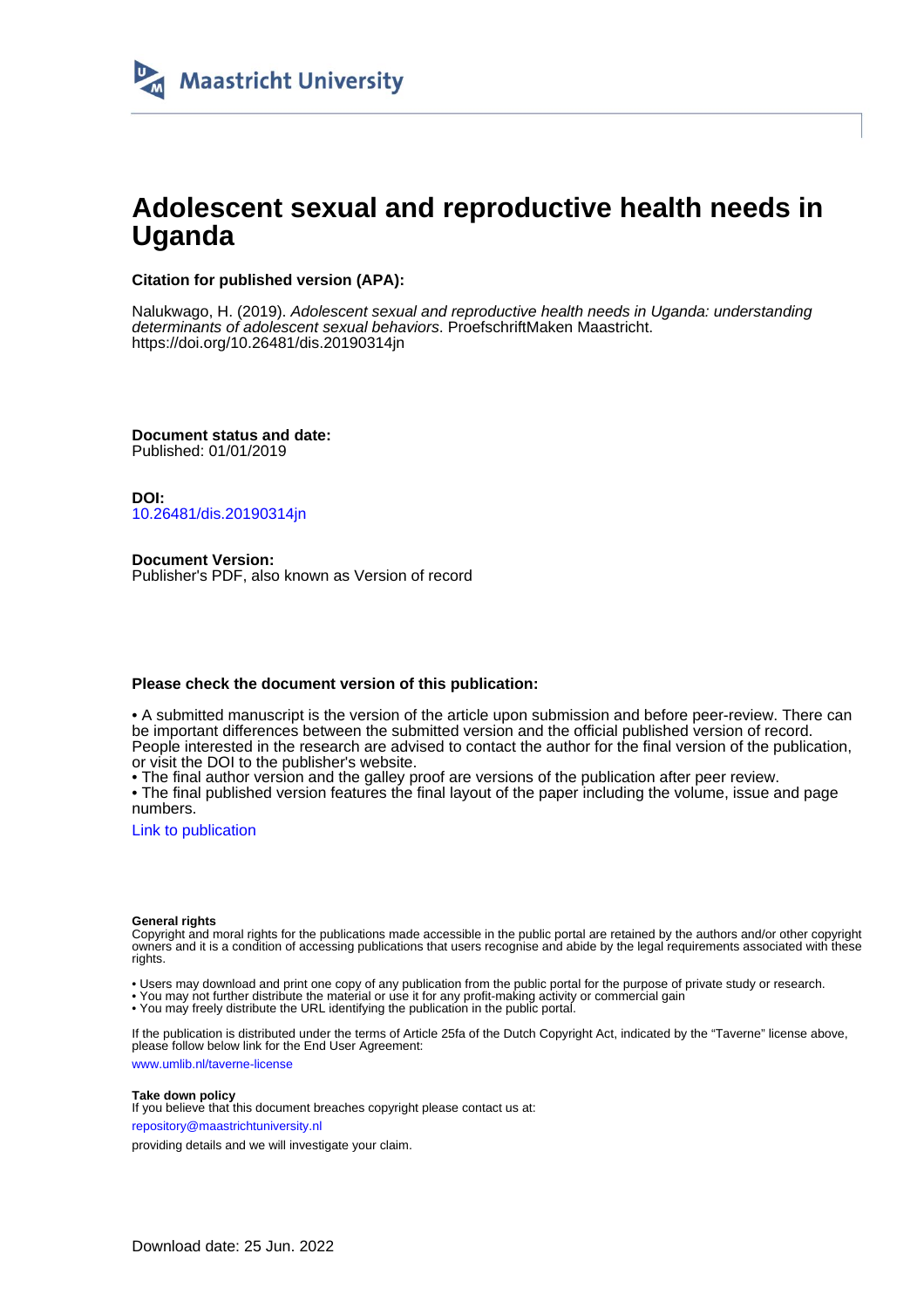Valorisation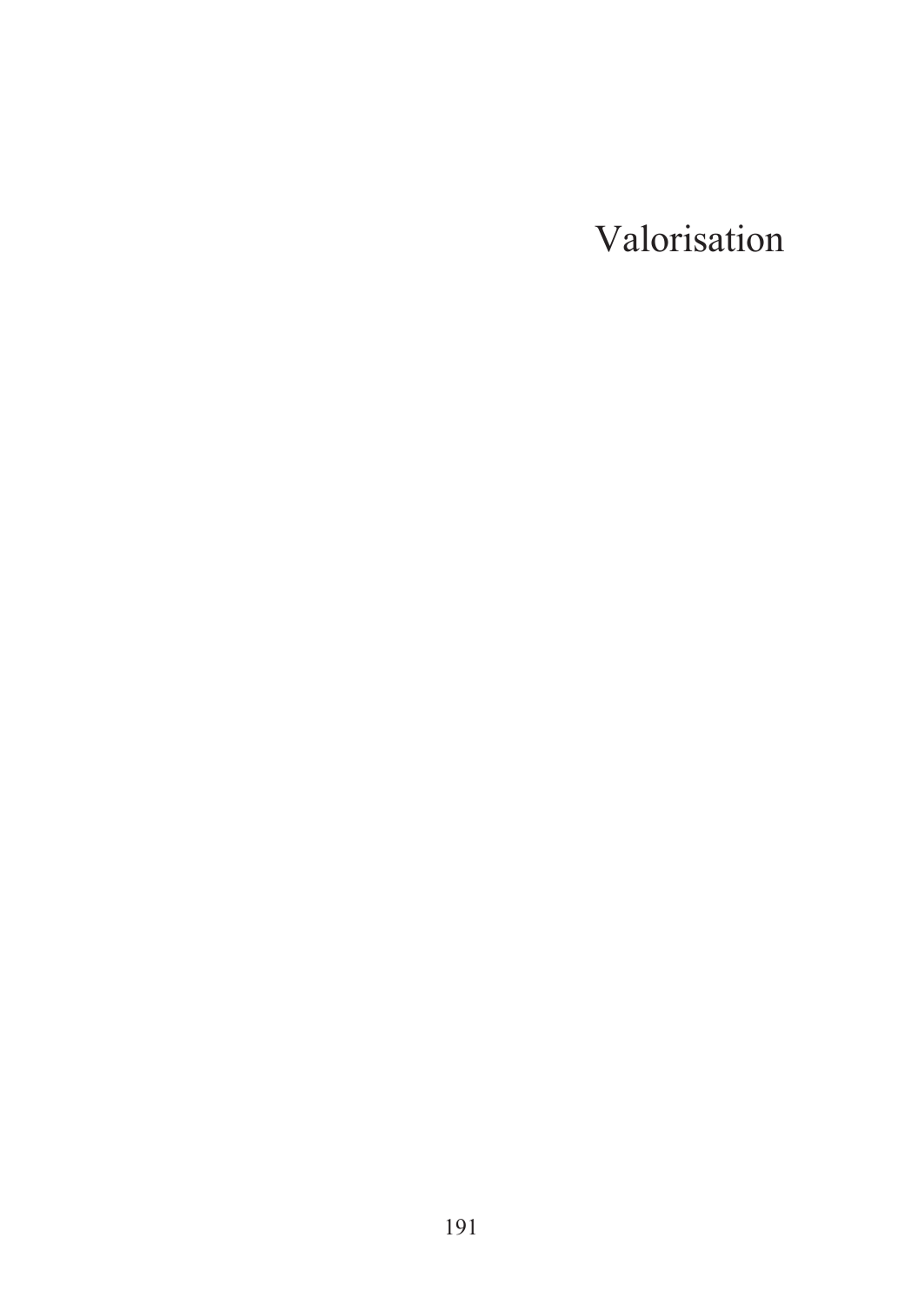Adolescents are a critical target population with regards to influencing global public health outcomes (WHO, 2011). In sub-Saharan Africa, including Uganda, many adolescent girls and boys aged 15–19 years continue to face health challenges related to HIV/AIDS, teenage pregnancies, and limited access to sexual and reproductive health (SRH) services. Among adolescent girls aged 15-19 years in Uganda, 19% have had a live birth, and an HIV prevalence of 1.8% was recorded among adolescent girls and 0.4% among boys (UBOS, 2018). Aggravating the health problems in Uganda is that multiple concurrent partnerships are on the rise among adolescents. Yet, the use of condoms among adolescents is still relatively low, and the unmet need for contraception among girls is high. With such intricacies surrounding adolescents and their sexual behaviors, our study focused on understanding the determinants of adolescent sexual and reproductive health needs to guide future programming. This study focused on understanding the socio-cognitive factors and gender norms associated with adolescent sexual behaviors, assessing the effect of adolescents discussing sexual behaviors with key influencers, and understanding why adolescents engage in multiple concurrent sexual partnerships, as well as drawing lessons from an existing adolescent health program for scale-up.

The findings in this thesis show strong associations between perceived behavioral control/self-efficacy, subjective norm, and behavioral intention to use contraception. These findings suggest that increasing self-efficacy and subjective norms towards contraception use may increase intention and actual use. As such, it is important to improve contraception communication among adolescents and their key influencers. More so, the findings evidently show that the majority of adolescent girls and boys were in support of gender inequitable norms such as approval of male dominance in health decision making, and agreement that women who carry condoms on them are cheap. These findings seem to suggest that the design of adolescent health programs needs to consider addressing and changing negative gender norms that hinder the use of condoms, contraception and steer multiple sexual partnerships among adolescents. The findings further point out that parents, health workers, religious leaders, and peers were instrumental in influencing adolescent sexual behaviors. However, challenges such as limited knowledge on the health risks, attitude, use of technical language and giving unclear information were highlighted as barriers to communication with adolescents. The rise of multiple sexual partnering among adolescents in Uganda should not go unnoticed as the findings show that these sexual partnerships often overlap for months or years. Factors such as limited knowledge, peer influence, poor communication with sexual partner and parents, and societal indifference steered the problem. From the experience of an existing adolescent health program, the study findings indicate that the program activities were successfully implemented through collaborative partnerships with service partners and the community and that the program used theoretical frameworks to guide targeted intervention implementation. Lessons drawn from the program include the pertinent need to link income-generating activities to health promotion programs, and adopting activity implementation tools that have been tested and used by other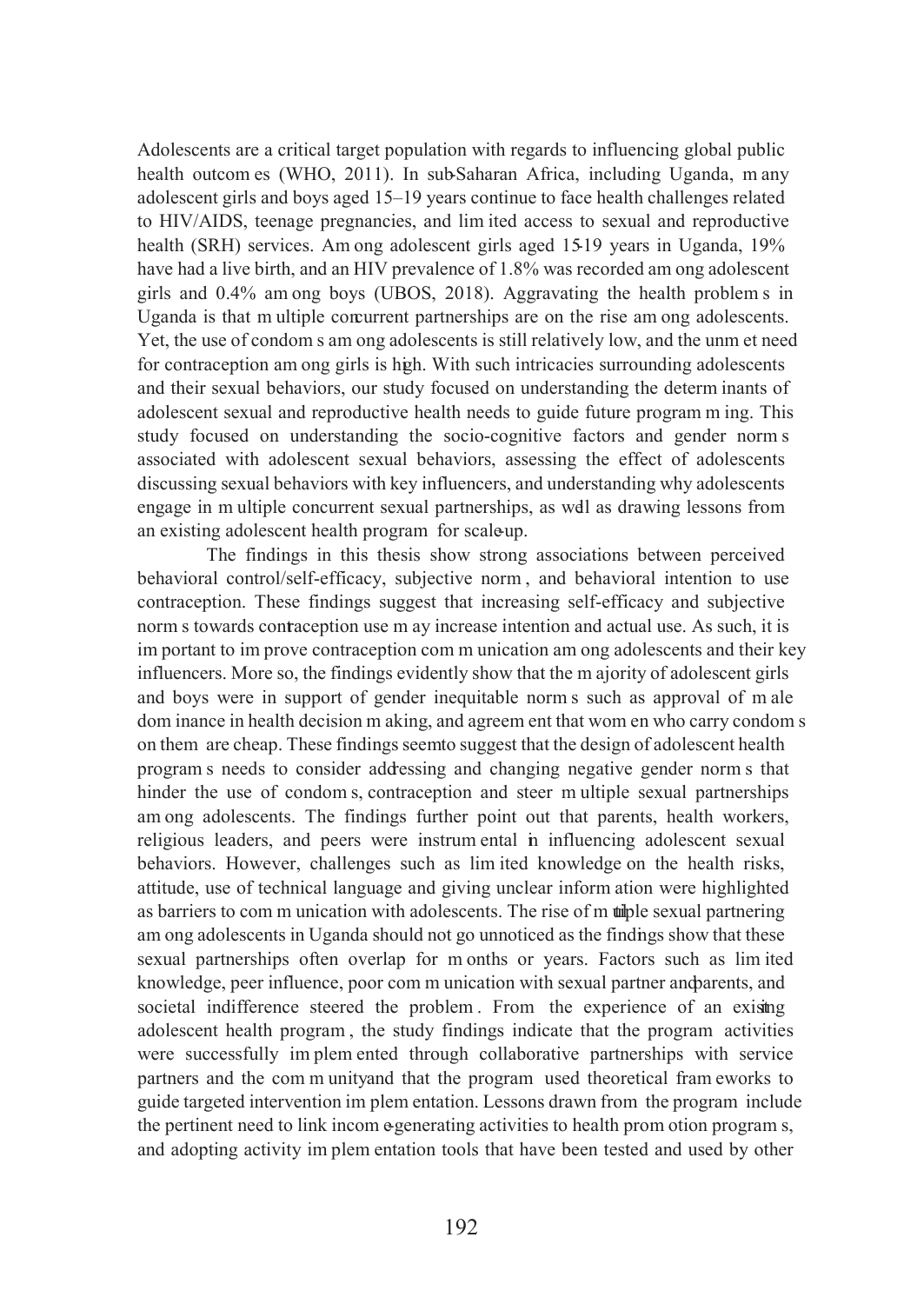existing programs. These findings are of interest to governments including health authorities, policy makers, and local leaders to inform nationally driven policy formulation and strategies for adolescent sexual and reproductive health programs. The development and implementing partners including donors, international and national non-governmental organizations, civil society organizations, religious, cultural, and local leaders can use the findings to develop targeted and evidence based adolescent health interventions. The results are of interest to adolescents and their key influencers (parents, health workers, religious leaders) who can use them to be part of their change process as actors/advocates for the cause.

The results presented in this thesis suggest practicable solutions/activities for addressing adolescent sexual and reproductive health needs. The suggested solutions/activities provide a potential direction of focusing on both individual and community-led efforts to address adolescent health behavior change. First, health promotion programs should invest in developing the influencers' communication skills and provide adequate/up-to-date information on sexual and reproductive health to guide dialogue among adolescents and their key influencers including health workers, parents, partners, and peers. Programs should adopt a multi-pronged genderresponsive approach to devise strategies for addressing negative/inequitable gender norms that affect adolescent sexual behaviors. The strategies include using participatory approaches that encourage working closely with both girls and boys to develop intervention efforts; promoting informed peer and partner discussions; community-based education; gender awareness trainings; engaging in progressive community and religious discourses that question gender stereotypes; and engaging in strategic partnerships with parents, religious, political, and community leaders. The use of mass media coupled with face-to-face interaction and public dialogue is pertinent for reinforcing social-change interventions. Further still, it is imperative to recruit champions with a greater influence on the target population. Adequately training and equipping selected champions with skills and updated information is critical. Secondly, linking income-generating activities to health promotion programs is pertinent for reaching adolescents. Livelihood interventions provide alternative options for adolescents to generate income. It is imperative to intensify periodic evaluation of existing adolescent health programs to draw additional lessons for implementation and scale-up.

The findings in this thesis can be used to improve adolescent health programming in Uganda. Currently, Uganda has initiated a nationwide drive of revising the community health workers strategy that aims to harmonize partner interventions as a means to leverage key resources in the health sector. This study indicates that the efforts should focus on defining and endorsing community health workers' roles while providing strategies for training, supervision, remuneration, recognition, career progression and quality assurance. Through routine monitoring and evaluation, phases of continuous learning, improvement, and expansion of coverage should evolve as the community health worker programs grow with new emerging issues widening their operational scope. Additionally, to create a conducive